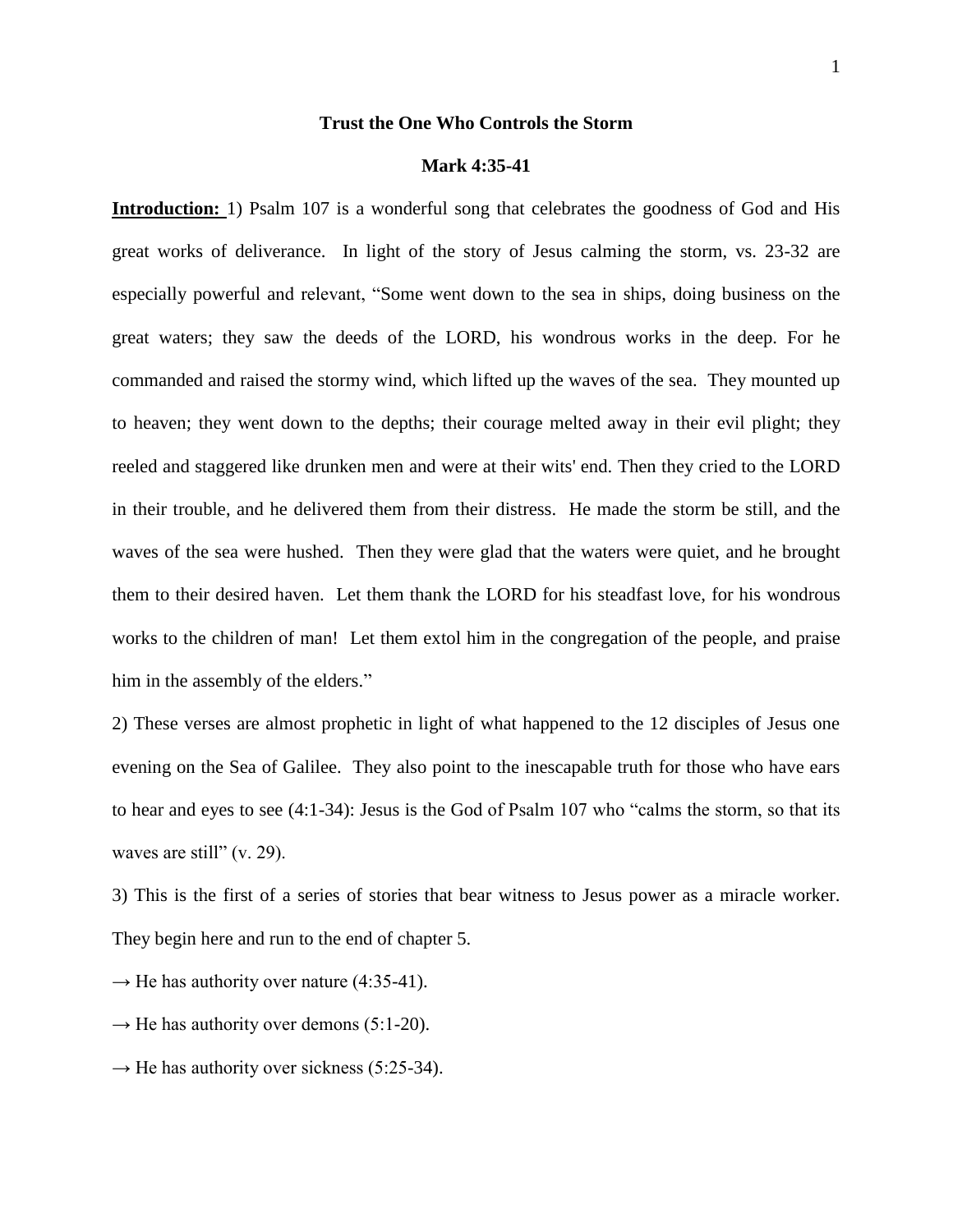$\rightarrow$  He has authority over death (5:21-24, 35-43).

4) In Mark 4:35-41 we have a historical story marked by careful accuracy and detail. No doubt we have the reminisces of Peter, the eyewitness authority behind Mark's gospel. He remembered the time of day ("evening", 4:35), the cushion in the boat (4:38), the place where Jesus slept ("in the stern", 4:38), the fact there were other boats (4:36). Further, the less than flattering picture of the disciples is not the kind of thing one makes up about themselves. Their embarrassing fear and lack of faith (v. 40) was something they could not forget.

5) God orchestrates an event in the lives of the disciples to increase their faith in the One they should already trust. Why? Because He is God and "with God nothing will be impossible" (Luke 1:37).

6) Few stories have been more poorly interpreted and applied than this one. It is not about Jesus getting you thru the storms of life. That of course is true, but it is not the point of this story. It is about the One who is the sovereign and all powerful Lord whom demons rightly recognize as God (5:7) and we should fully trust.

**Transition:** Six biblical truths stand out for our consideration and edification in this fascinating story.

### **I. God is working in the everyday circumstances of our lives 4:35-37**

- $\bullet$  Jesus has had a full day of teaching ("on the same day," v. 35). It is now evening and like everyone else, He and the twelve need to get away and get some rest. There is nothing unusual or extraordinary about this.
- $\bullet$  He tells them, "Let us go across to the other side" (v. 35). He says "goodbye" to the crowd on the seashore  $(v. 36)$ . He heads east toward "the country of the Gerasenes"  $(5:1)$ with a flotilla. "Other boats were with Him" (v. 36). Even now He cannot get away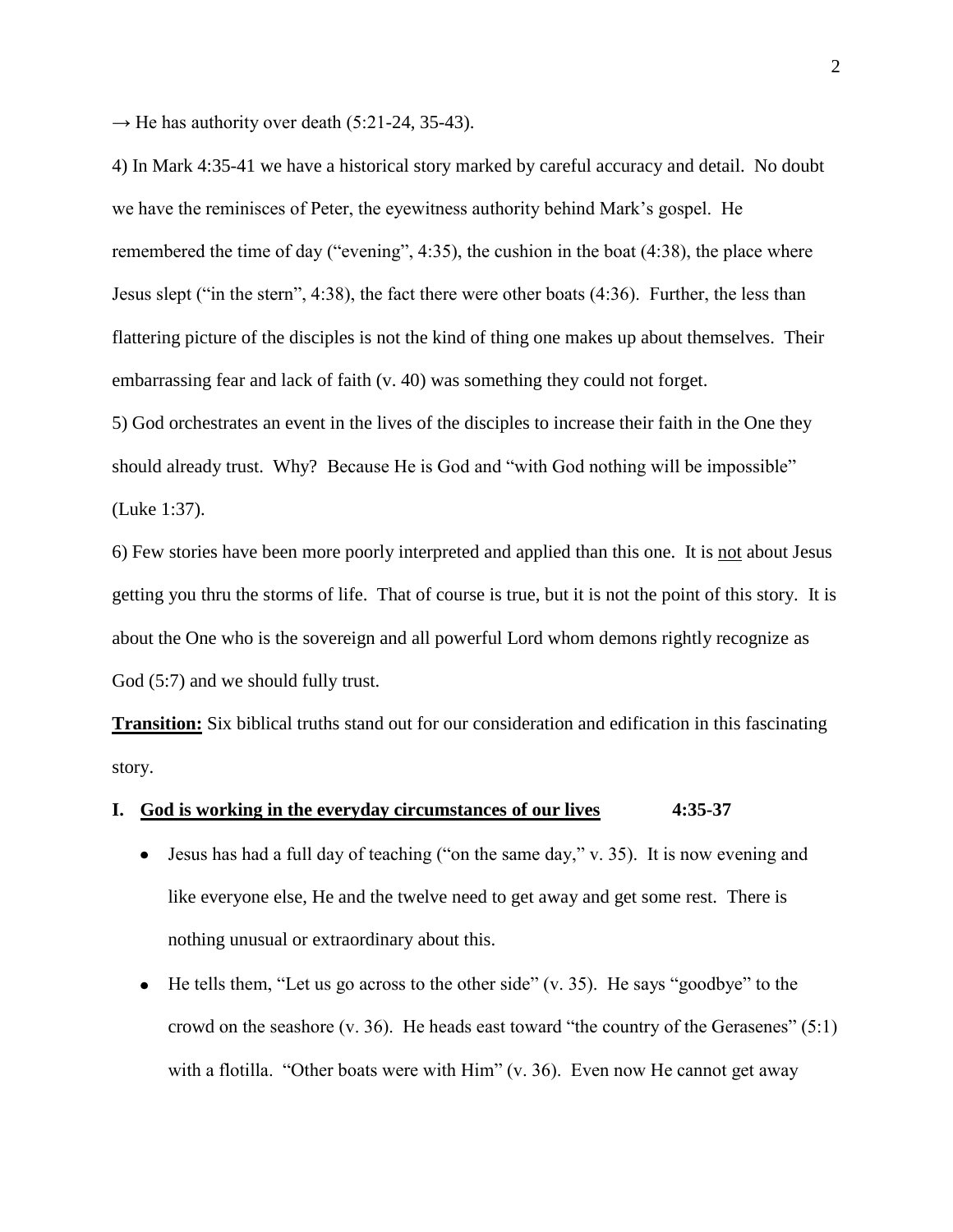completely from those who are following Him. Once in the boat, Jesus immediately falls into a very deep sleep.

- Then in verse 37, suddenly everything turns upside/down. Note: 1) a great windstorm  $\bullet$ arose. The word speaks of hurricane type winds! 2) "The waves were breaking into the boat." 3) "The boat was already filling."
- The words, and many aspects of this story, echo the story of Jonah on the ship in chapter 1 of the book that bears His name. Seasoned sailors and fishermen suddenly find themselves in a storm unlike anything they had ever experienced.
- Now, there is a crucial point that must be noted at this point: it was Jesus who led them into the storm! On a normal evening taking a normal boat ride normal men suddenly find themselves in an abnormal storm and a severe crisis. This was not accidental. This was not a surprise to God that caught Him off guard.
- We should not be surprised by surprises in our lives. They are divinely ordained  $\bullet$ moments whereby God is working in the everyday circumstances of our lives to reveal who He is, who we are, and who we need! Trials and tribulation, difficulties and desperate moments are often the times when God does His greatest work in our lives. By bringing us to the end of ourselves we are driven to Him and Him alone as Savior and rescuer. If He does not act we will not be saved. Would you really want it any other way? Faith says a resounding no!

### **II. Jesus is human apart from sin 4:38**

• The Bible affirms and the Church has always believed that Jesus is both fully God and fully man, two natures united in one person. He is 100% divine and 100% human in the one person, the God-man.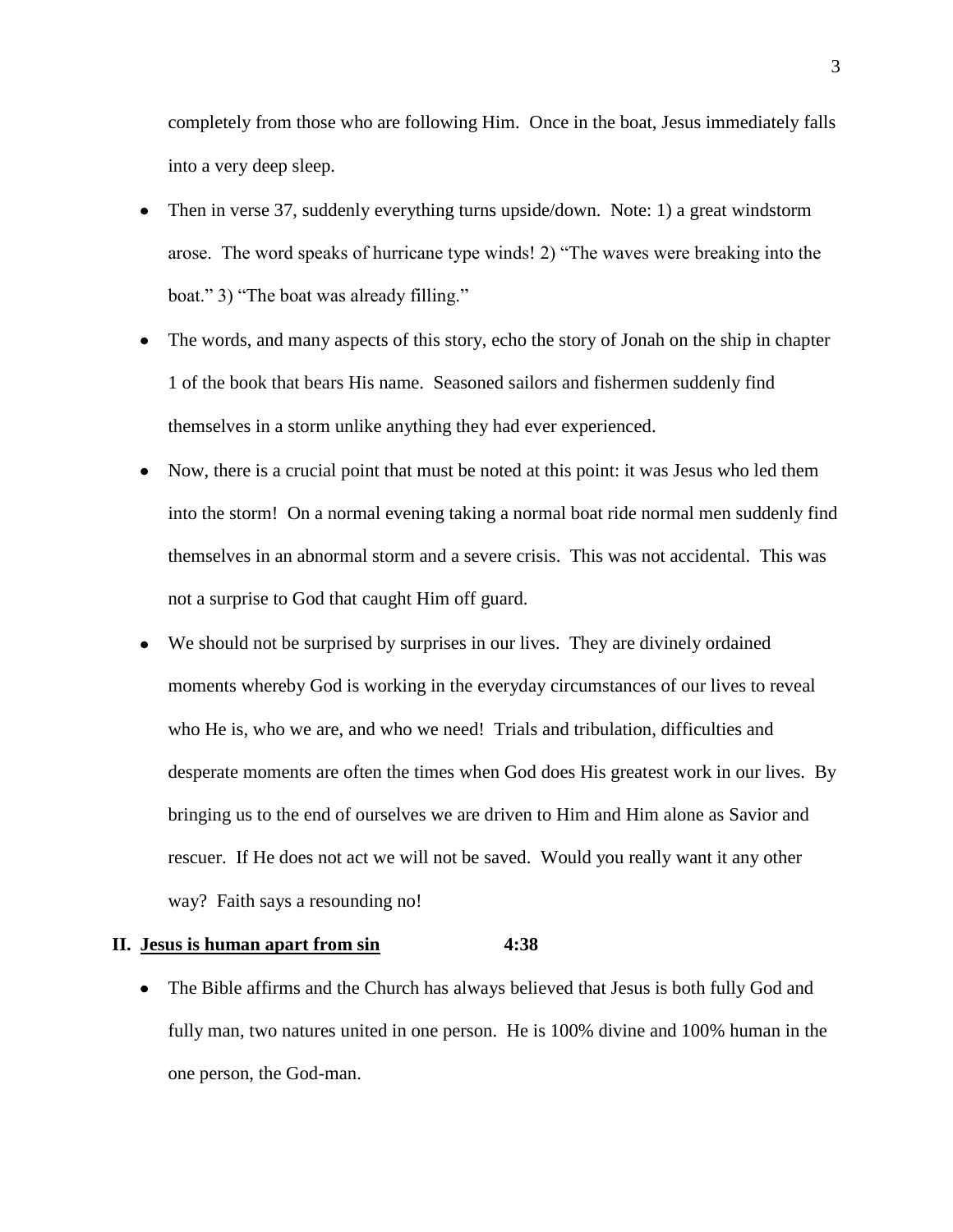The only qualification that needs to be made related to His humanity is that He is without sin. He had no sin nature (but one like Adam and Eve prior to the fall) and He never sinned a single sin, not one. Two text, in particular, make this clear:

2 Corinthians 5:21, "For our sake he made him to be sin who knew no sin, so that in him we might become the righteousness of God."

Hebrews 4:15, "For we do not have a high priest who is unable to sympathize with our weaknesses, but one who in every respect has been tempted as we are, yet without sin."

- Both His humanity and deity are put on display in this story, and it is humanity that  $\bullet$ appears so clearly in v. 38. Amazingly, even astonishing, He is in stern of the boat, fast asleep on a cushion.
- The Bible repeatedly teaches our Lord's full and true humanity.  $\bullet$ 
	- $\rightarrow$  He got hungry (Matt 4:2, "And after fasting forty days and forty nights, he was hungry").
	- $\rightarrow$  He got angry (Mark 3:5)
	- $\rightarrow$ He cried (John 11:35)
	- $\rightarrow$ He died (The cross)

Now we see He slept. He had had such an exhausting day he quickly fell asleep and kept on sleeping right thru the storm. Interestingly, this is the only time in the gospels that we read of Jesus sleeping. Jesus had His "sound machine" set on waves!

Yes, He is human. But there is something else. He has a complete confidence and trust  $\bullet$ in the providential care of His Father. The veteran seaman may be terrified and in a panic, but the carpenter from Nazareth sleeps soundly thru it all! What faith. What trust.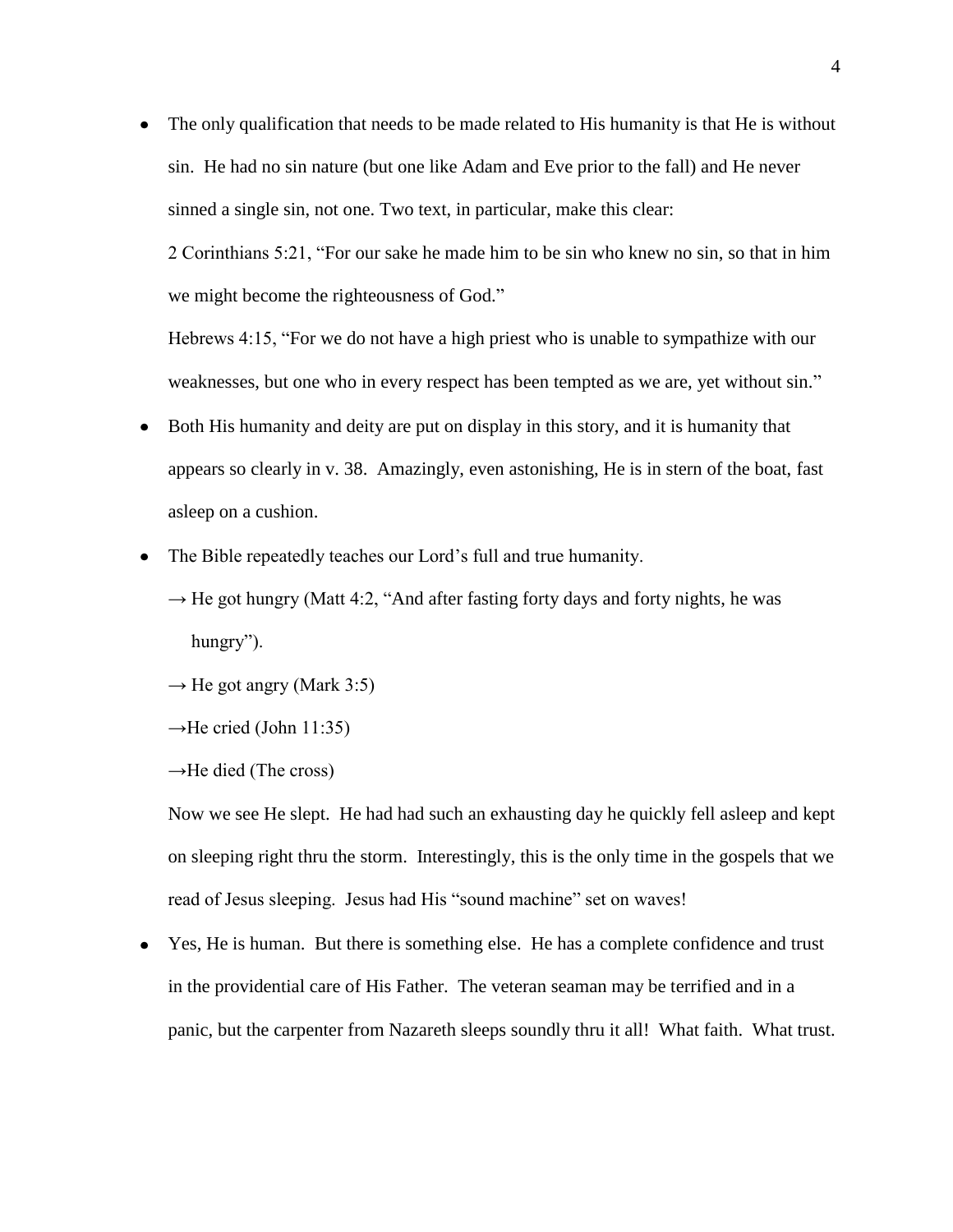**Illustration:** Lottie Moon said, "We are immortal until our work on earth is finished." Jesus knew He had a work to complete on the cross. He was confident in His Father's promise to see Him finish His work.

### **III.Humans panic when they lose faith in the one they should trust 4:38**

- Verse 38b records the normal human reaction to something we cannot control. It does not record the spiritual response one would expect from those who have been with Jesus.
- The disciples, in a panic, wake Jesus up. Just as the captain of Jonah's ship chewed him out for sleeping while they were perishing, so the disciples jump on Jesus as well. Mark says they called him "Teacher." Matt 8:25 says "Lord." Luke 8:24 records them saying "Master, Master." I have no doubt they said all of this and more! These are terms of respect and honor. The question they fire in His direction is not.
- "Do you not care that we are perishing?" They question His love and concern for them, something none of us would do, right? Frustrated by what appears to be His indifference to their plight (and ignoring the fact He was asleep) and facing a desperate situation they have no hope of handling themselves, they lash out in a rude outburst rather than exhibit faith in the one who has proven Himself trustworthy again and again.
- It pains me greatly to see myself in the disciples. Jesus has proven Himself faithful to me  $\bullet$ over and over and yet when caught by surprise and put into a vice of difficulty and trouble, I fume rather than show faith.
- Spurgeon, the great Baptist preacher said, "God is too wise to err, too good to be unkind; leave off doubting Him, and begin to trust Him, for in so doing, you will put a crown on His head" (Vol. 3:1857, #156, "Fear Not").
- Let's crown Him in faith, not doubt Him in unbelief.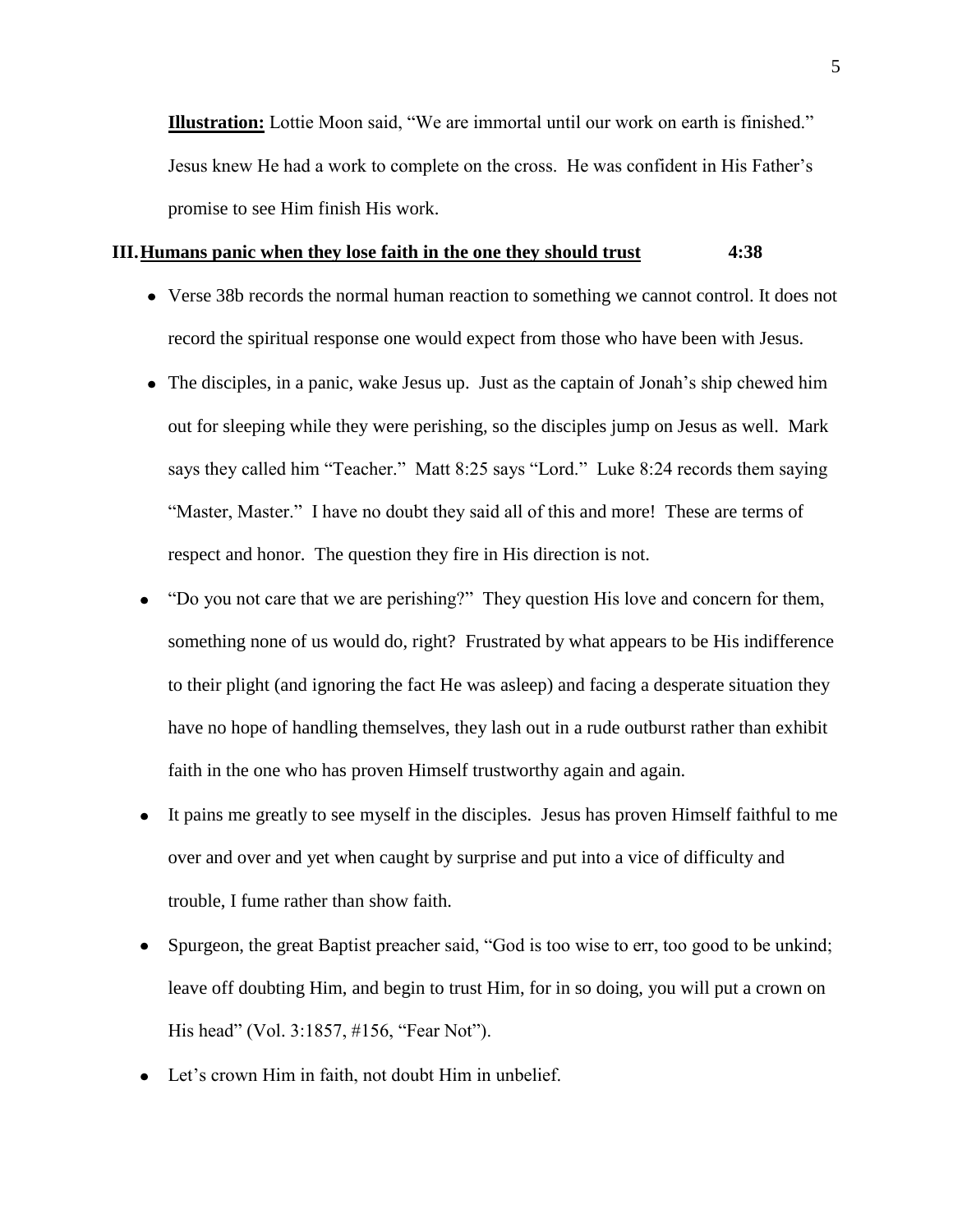# **IV. Jesus has authority over nature because He is God 4:39**

- The Bible teaches that God and only God is thrice "omni."
	- $\rightarrow$  Omniscient: He know all things (actual and potential)
	- $\rightarrow$  Omnipresent: He is everywhere present
	- $\rightarrow$  Omnipotent: He is all powerful
- Jesus awakes from His sleep having been disturbed by His disciples. His gracious  $\bullet$ humility is immediately on display as He does not rebuke or chasten the disciples for their less than charitable summons. In a simple, non-elaborate, non-magical statement He 1) rebukes the wind and 2) says to the sea "Peace! Be still!"
	- The word "rebuke" can mean censure. It is the same word used in Mark 1:25; 3:12 when Jesus rebukes the demons! Could this storm have been demonically instigated?
	- "Be still" carries the idea of "muzzle." It is a perf. imp. The idea is "be still and stay still."
- The response of both wind and wave is immediate because its Master has spoken: "the wind ceased, and there was a great calm."
- Here is our Lord's deity on full and glorious display!  $\bullet$ 
	- Hurricane force winds are stopped with a single word.
	- There is no struggle, no difficulty.
	- Suddenly, a mega calm is present.
	- Only God could do this. Jesus must be God.
- This is the direction in which Jesus seeks to drive the disciples. What He says in v. 40 makes this clear.

# **V. Trials and difficulties come for the benefit of our faith 4:40**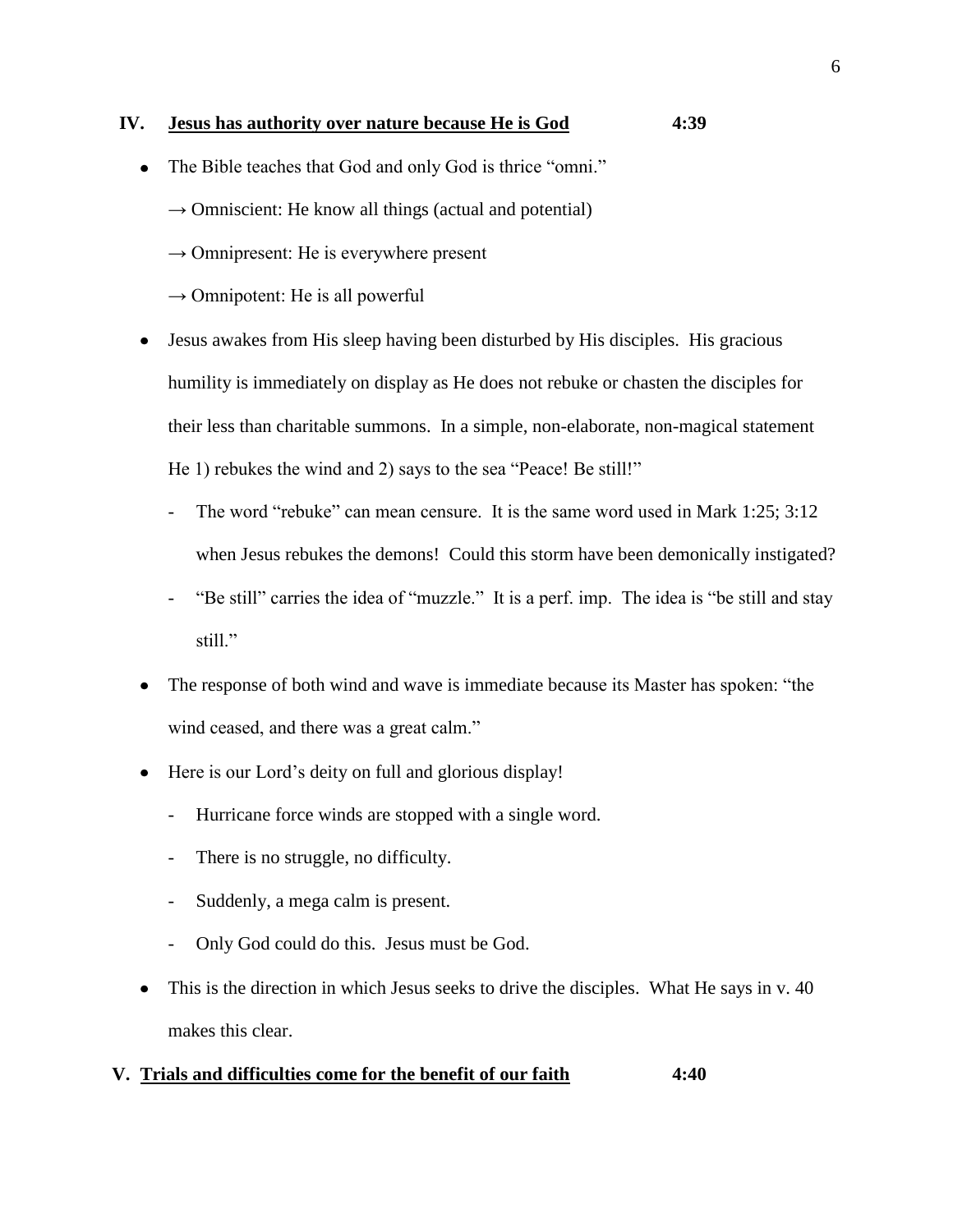• Jesus now turns from speaking to the storm to speaking to the disciples. His 2 questions contain a mild but obvious rebuke:

1) Why are you so afraid? 2) Have you still no faith?

- It is time for another lesson in discipleship. Jesus has again revealed Himself to His inner circle, His closest followers. His goal is to increase their ability to hear and see thru their trial and difficulty. What they should have by now is greater comprehension and increased faith in His person. This was a golden teaching moment but they came up short.
- It is interesting to note the entire story is told from disciples perspective. They take Jesus with them (v. 36), raise Him from His sleep (v. 38), they are afraid and lacking in faith (v. 40), and they are perplexed about who this person Jesus is (v. 41).
- In the eye of the storm, the disciples accuse Jesus of forsaking them (v. 38) rather than trusting Him. Unfortunately this will not be the last time Jesus questions their lack of faith (7:18; 8:17; 21; 33; 9:9). Until they see the resurrected Christ, and fully understand what He did for them on the cross they are going to struggle.
- We, in contrast, have no excuse.
	- We know He is God.
	- We know He is all-powerful and all-knowing.
	- We know He has taken care of all our sin.
	- We know He rose from the dead.
	- We know He can be trusted no matter what!

**Transition:** Trials and difficulties are divine appointments to increase and strengthen our faith.

So: 1) Why are we still afraid? 2) Do we still have no faith?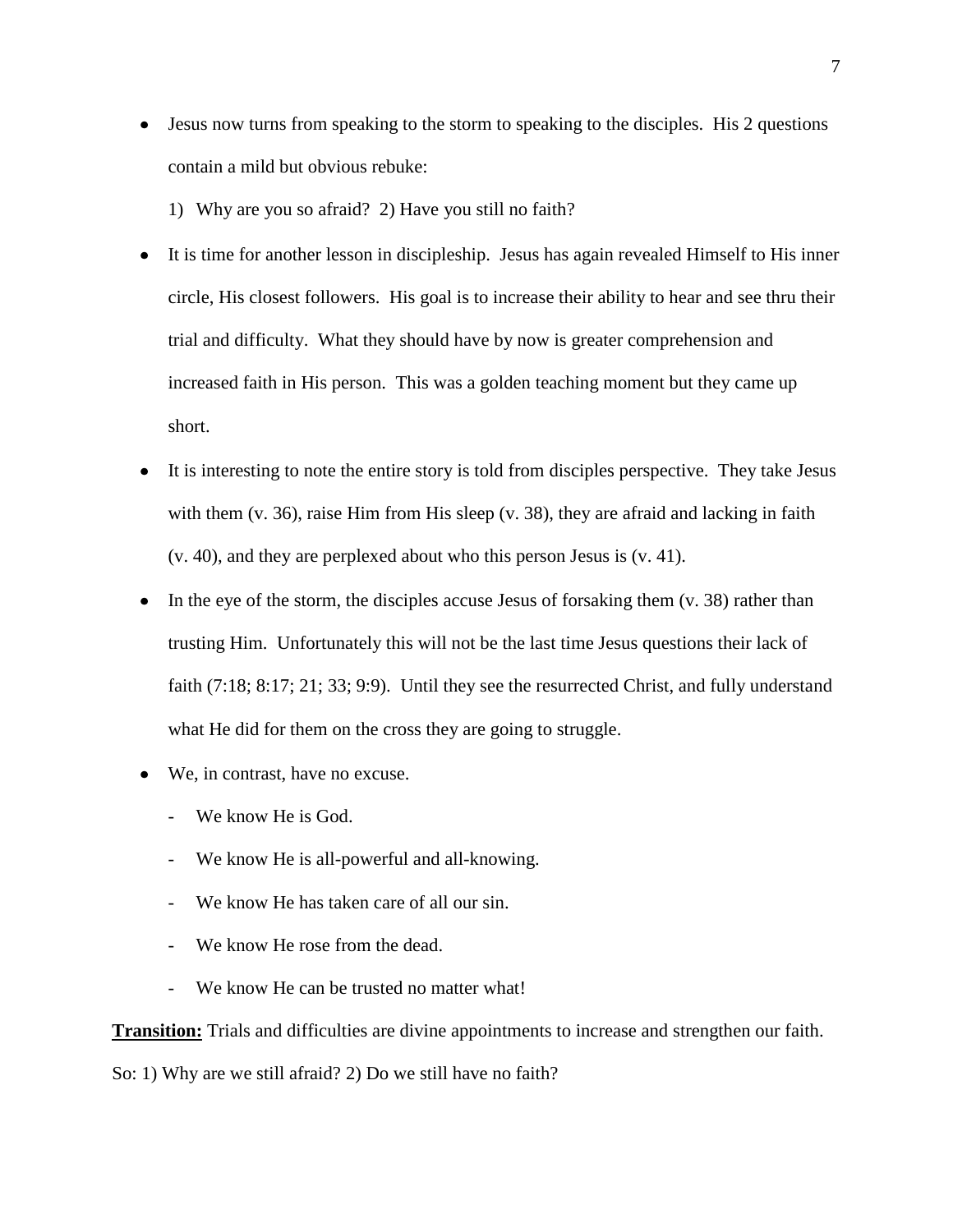#### **VI.The identity of Jesus is an issue we all must settle 4:41**

- This story ends with the disciples asking a question every one of us must ask and answer. It is unavoidable and allows for no neutrality. You cannot "sit this one out."
- Verse 41 reveals that the storm is now in the boat! It is one thing to be terrified by a storm on the sea. It is another thing to be terrified by God in your boat!
- The text says they were "filled with great fear." Amazing! The fear of the disciples at what Jesus has done and who He might be exceeds the fear they had over the storm. At this point, I commend them.
- The presence of God is far more fearful and frightening than the most destructive forces of nature. One can take your life. The other can claim your soul.
- Our text concludes then with this question on the lips of the disciples, "Who then is this, that even the wind and the sea obey him?" Amazing again. Despite their recent experiences and their past association with Jesus as He taught and performed miracles, they still aren't sure just who He is.
- Interestingly, this is the first of 3 boat scenes in Mark's gospel. The other 2 are in 6:45- 52 and 8:14-21.
	- Each is associated with a miracle.
	- Each is a challenge to understand and settle the identity of Jesus.
	- Each is adequate for them to draw the conclusion we must draw as well, "You are the Christ, the Son of God."
- The famous atheist Bertrand Russell (1872-1970) was asked what he would say to God if He discovered upon his death that God existed and he was wrong. His response was I will say, "Not enough evidence, God, not enough evidence." That excuse will not fly.